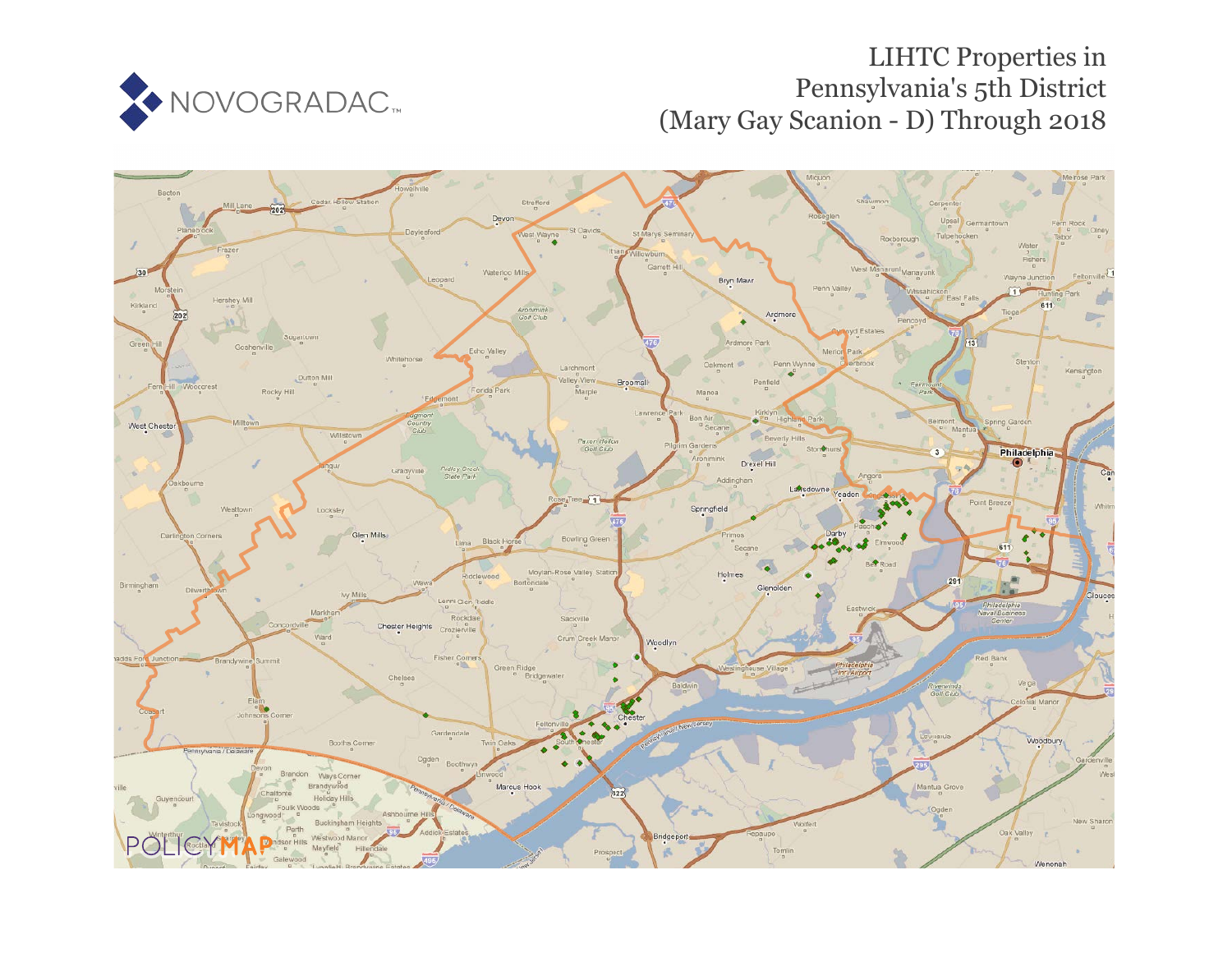| <b>Project Name</b>      | <b>Address</b>                       | City                      | <b>State</b>  | <b>Zip Code</b> | Nonprofit<br><b>Sponsor</b> | <b>Allocation</b><br>Year | <b>Annual</b><br><b>Allocated</b><br><b>Amount</b> | <b>Year PIS</b> | <b>Construction Type</b> | <b>Total</b><br><b>Units</b> | Low<br><b>Income</b><br><b>Units</b> | <b>Rent or</b><br><b>Income</b><br><b>Ceiling</b> | <b>Credit %</b>                                | <b>Tax-Exempt</b><br><b>Bond</b> | <b>HUD Multi-Family</b><br>Financing/<br><b>Rental Assistance</b> |
|--------------------------|--------------------------------------|---------------------------|---------------|-----------------|-----------------------------|---------------------------|----------------------------------------------------|-----------------|--------------------------|------------------------------|--------------------------------------|---------------------------------------------------|------------------------------------------------|----------------------------------|-------------------------------------------------------------------|
| 10 FLORENCE AVE          | 10 FLORENCE<br>AVE                   | COLLINGDALE               | PA            | 19023           | No                          | 1991                      | \$933                                              | 1991            | Acquisition and Rehab 1  |                              | $\mathbf{1}$                         | 60% AMGI                                          | $30$ % present $\,$ No $\,$<br>value           |                                  |                                                                   |
| 127 WHITELY TER          | 127 WHITELY<br>TER                   | <b>DARBY</b>              | PA            | 19023           | No                          | 1991                      | \$1,076                                            | 1991            | Acquisition and Rehab 1  |                              | $\mathbf{1}$                         | 60% AMGI                                          | <b>Both 30%</b><br>and 70%<br>present value    | No                               |                                                                   |
| <b>15 FLORENCE AVE</b>   | <b>15 FLORENCE</b><br>AVE            | COLLINGDALE               | PA            | 19023           | No                          | 1991                      | \$851                                              | 1991            | Acquisition and Rehab 1  |                              | $\mathbf{1}$                         | 60% AMGI                                          | $30$ % present $\,$ No value                   |                                  |                                                                   |
| 18 S DIAMOND ST          | <b>18 S DIAMOND</b><br><b>ST</b>     | <b>CLIFTON HEIGHTS PA</b> |               | 19018           | No                          | 1991                      | \$5,378                                            | 1991            | Acquisition and Rehab 2  |                              | $\mathbf{2}$                         | 60% AMGI                                          | $30$ % present $_{\rm{No}}$                    |                                  |                                                                   |
| 2005 S REDFIELD ST       | 2005 S<br><b>REDFIELD ST</b>         | PHILADELPHIA              | PA            | 19143           | No                          | 1991                      | $\$0$                                              | 1991            | Acquisition and Rehab 1  |                              | $\mathbf{1}$                         |                                                   | <b>Both 30%</b><br>and 70%<br>present value    | No                               |                                                                   |
| 2123 S FRAZIER ST        | 2123 S FRAZIER<br>${\rm ST}$         | PHILADELPHIA              | PA            | 19143           | No                          | 1991                      | \$1,740                                            | 1991            | Acquisition and Rehab 1  |                              | $\mathbf{1}$                         | 60% AMGI                                          | <b>Both 30%</b><br>and $70\%$<br>present value | No                               |                                                                   |
| 2218 S DARIEN ST         | 2218 S DARIEN<br>$\operatorname{ST}$ | PHILADELPHIA              | PA            | 19148           | No                          | 1991                      | \$0                                                | 1991            | Acquisition and Rehab 1  |                              | $\mathbf{1}$                         |                                                   | <b>Both 30%</b><br>and 70%<br>present value    | No                               |                                                                   |
| 226 E 22ND ST            | 226 E 22ND ST                        | <b>CHESTER</b>            | PA            | 19013           | No                          | 1991                      | \$1,499                                            | 1991            | Acquisition and Rehab 1  |                              | $\mathbf{1}$                         | 60% AMGI                                          | 30 % present $\,$ No $\,$<br>value             |                                  |                                                                   |
| <b>400 BLOCK MAIN ST</b> | 417 MAIN ST                          | <b>DARBY</b>              | PA            | 19023           | $\mathbf{N}\mathbf{o}$      | 1991                      | \$0                                                | 1991            | Acquisition and Rehab 12 |                              | 12                                   |                                                   | Not<br>Indicated                               |                                  |                                                                   |
| <b>518 W OAK LN</b>      | <b>518 W OAK LN</b>                  | <b>GLENOLDEN</b>          | $\mathbf{PA}$ | 19036           | No                          | 1991                      | \$2,147                                            | 1991            | Acquisition and Rehab 1  |                              | $\mathbf{1}$                         | 60% AMGI                                          | 30 % present $\hbox{~No}$<br>value             |                                  |                                                                   |
| 5547 WHEELER ST          | 5547 WHEELER<br><b>ST</b>            | PHILADELPHIA              | PA            | 19143           | No                          | 1991                      | \$1,709                                            | 1991            | Acquisition and Rehab 1  |                              | $\mathbf{1}$                         | 60% AMGI                                          | <b>Both 30%</b><br>and 70%<br>present value    | No                               |                                                                   |
| <b>6076 CHESTER AVE</b>  | 6076 CHESTER<br>AVE                  | PHILADELPHIA              | PA            | 19142           | No                          | 1991                      | \$2,572                                            | 1991            | Acquisition and Rehab 1  |                              | $\mathbf{1}$                         | 60% AMGI                                          | <b>Both 30%</b><br>and 70%<br>present value    | No                               |                                                                   |
| <b>FLOWER MANOR APTS</b> | 9TH FLOWER<br><b>STS</b>             | <b>CHESTER</b>            | PA            | 19013           | Yes                         | 1989                      | \$163,716                                          | 1991            | Acquisition and Rehab 68 |                              | 68                                   | 60% AMGI                                          | <b>Both 30%</b><br>and 70%<br>present value    | No                               |                                                                   |

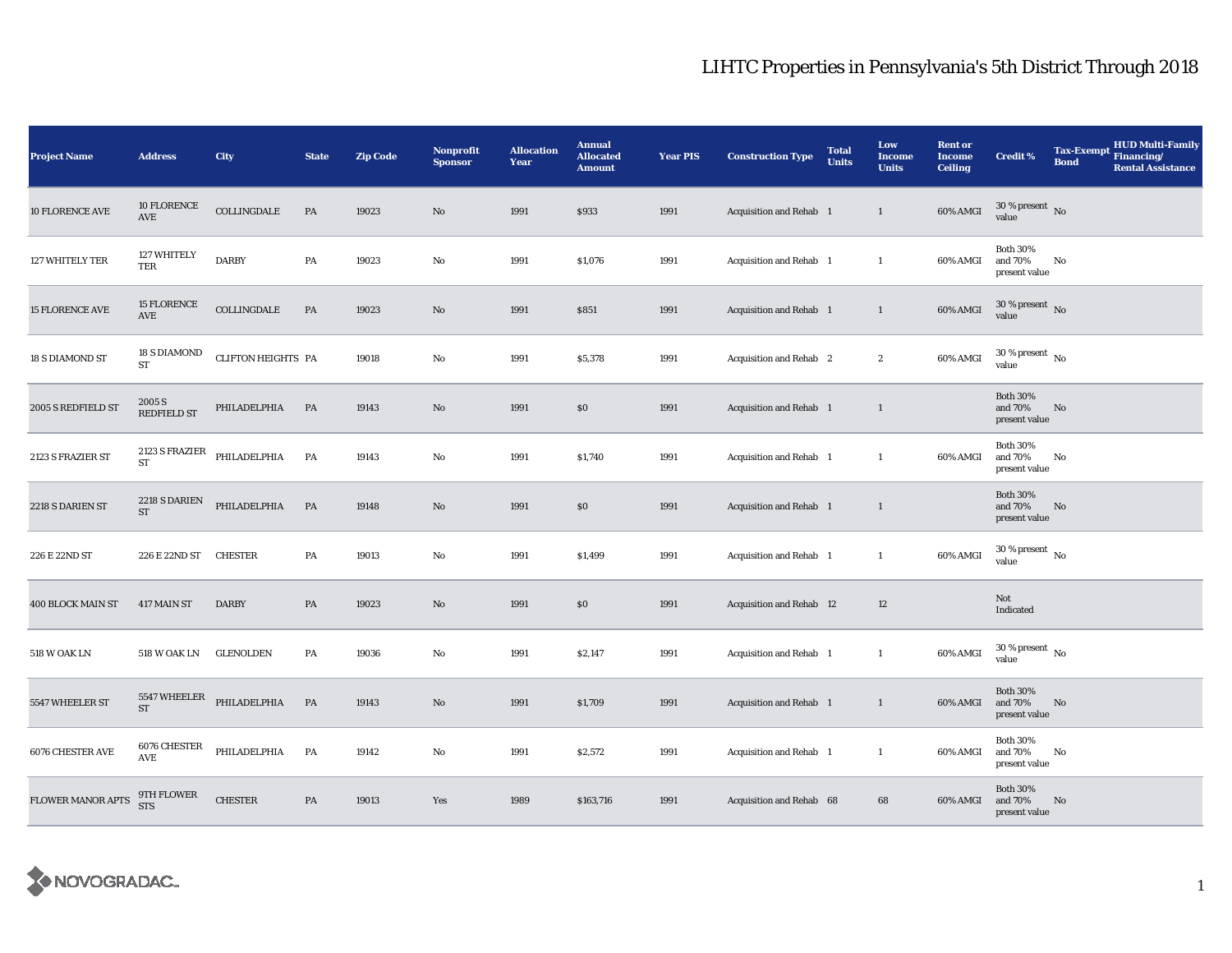| <b>Project Name</b>                             | <b>Address</b>             | City                                                                           | <b>State</b>  | <b>Zip Code</b> | <b>Nonprofit</b><br><b>Sponsor</b> | <b>Allocation</b><br>Year | <b>Annual</b><br><b>Allocated</b><br><b>Amount</b> | <b>Year PIS</b> | <b>Construction Type</b>       | <b>Total</b><br><b>Units</b> | Low<br><b>Income</b><br><b>Units</b> | <b>Rent or</b><br><b>Income</b><br><b>Ceiling</b> | <b>Credit %</b>                             | <b>Tax-Exempt</b><br><b>Bond</b> | <b>HUD Multi-Family</b><br>Financing/<br><b>Rental Assistance</b> |
|-------------------------------------------------|----------------------------|--------------------------------------------------------------------------------|---------------|-----------------|------------------------------------|---------------------------|----------------------------------------------------|-----------------|--------------------------------|------------------------------|--------------------------------------|---------------------------------------------------|---------------------------------------------|----------------------------------|-------------------------------------------------------------------|
| PEREGRINE PARTNERS 2623 MCCAREY<br>II (CHESTER) | ST                         | <b>CHESTER</b>                                                                 | PA            | 19013           | No                                 | 1991                      | \$11,881                                           | 1991            | Acquisition and Rehab 7        |                              | $\overline{7}$                       |                                                   | Not<br>Indicated                            | No                               |                                                                   |
| PHILA SCAT SITES                                | AVE                        | $7024$ PASCHALL $\quad$ PHILADELPHIA                                           | $\mathbf{PA}$ | 19142           | No                                 | 1990                      | \$6,833                                            | 1991            | <b>Acquisition and Rehab 3</b> |                              | $\mathbf{3}$                         | $60\%$ AMGI                                       | $30$ % present $\,$ No $\,$<br>value        |                                  |                                                                   |
| SW PHILADELPHIA                                 |                            | $CONESTOGA ST PHILADELPHIA$                                                    | PA            | 19143           | No                                 | 1991                      | \$13,549                                           | 1991            | Acquisition and Rehab 6        |                              | $\bf 6$                              | 60% AMGI                                          | $30\,\%$ present $\,$ No $\,$<br>value      |                                  |                                                                   |
| 939 SPRINGFIELD RD                              | 939<br>SPRINGFIELD<br>RD   | <b>DARBY</b>                                                                   | PA            | 19023           | No                                 | 1992                      | \$922                                              | 1992            | Acquisition and Rehab 2        |                              | $\boldsymbol{2}$                     | 60% AMGI                                          | $30$ % present $\hbox{~No}$<br>value        |                                  |                                                                   |
| <b>DARBY ASSOC</b>                              | 6134<br>KINGSESSING<br>AVE | PHILADELPHIA                                                                   | PA            | 19142           | No                                 | 1992                      | \$1,118                                            | 1992            | Acquisition and Rehab 1        |                              | $\mathbf{1}$                         | 60% AMGI                                          | $30\,\%$ present $\,$ No value              |                                  |                                                                   |
| <b>DETROIT APTS</b>                             | 850 PARKER ST CHESTER      |                                                                                | PA            | 19013           | No                                 | 1992                      | \$26,086                                           | 1992            | Acquisition and Rehab 22       |                              | 20                                   | $60\%$ AMGI                                       | $30\,\%$ present $\,$ No value              |                                  |                                                                   |
| STUDEVAN SCHOOL                                 | 1101 HOOK RD               | <b>SHARON HILL</b>                                                             | PA            | 19079           | Yes                                | 1999                      | \$356,308                                          | 2001            | <b>New Construction</b>        | 36                           | ${\bf 36}$                           | 60% AMGI                                          | $30\,\%$ present $\,$ No value              |                                  |                                                                   |
| HIGHLAND HOMES APT: $^{225}_{\text{AVE}}$ WAYNE |                            |                                                                                | PA            | 19087           | No                                 | 2001                      | \$195,808                                          | 2002            | <b>New Construction</b>        | ${\bf 50}$                   | $\bf{0}$                             | 60% AMGI                                          | $30\,\%$ present $\,$ Yes value             |                                  |                                                                   |
| <b>WELLINGTON RIDGE</b>                         | 3000 W 13TH ST CHESTER     |                                                                                | PA            | 19013           | No                                 | 2001                      | \$654,275                                          | 2003            | <b>New Construction</b>        | 56                           | 56                                   | 60% AMGI                                          | $30\,\%$ present $\,$ No $\,$<br>value      |                                  |                                                                   |
| <b>SIMPSON GARDENS</b>                          | 94 N<br>LANSDOWNE<br>AVE   | LANSDOWNE                                                                      | PA            | 19050           | Yes                                | 2002                      | \$403,302                                          | 2004            | New Construction               | 41                           | 41                                   | 60% AMGI                                          | $30\,\%$ present $\,$ No value              |                                  |                                                                   |
| UPLAND TERRACE<br>APTS                          | 50 GRIFFITH ST BROOKHAVEN  |                                                                                | PA            | 19015           | No                                 | 2002                      | \$580,322                                          | 2004            | New Construction               | 51                           | 51                                   | 60% AMGI                                          | $30$ % present $\,$ No $\,$<br>value        |                                  |                                                                   |
| <b>ITHAN STREET</b>                             |                            | 1916 S ITHAN ST PHILADELPHIA                                                   | PA            | 19143           | No                                 | 1992                      | \$640                                              | 1992            | Acquisition and Rehab 1        |                              | $\mathbf{1}$                         | <b>50% AMGI</b>                                   | <b>Both 30%</b><br>and 70%<br>present value | No                               |                                                                   |
| ROLLIE ASSOC IV                                 |                            | $\begin{array}{lll} \textbf{CONESTOGA ST} & \textbf{PHILADELPHIA} \end{array}$ | PA            | 19143           | No                                 | 1992                      | \$2,412                                            | 1992            | Acquisition and Rehab 1        |                              | $\mathbf{1}$                         | 60% AMGI                                          | $30\,\%$ present $\,$ No value              |                                  |                                                                   |

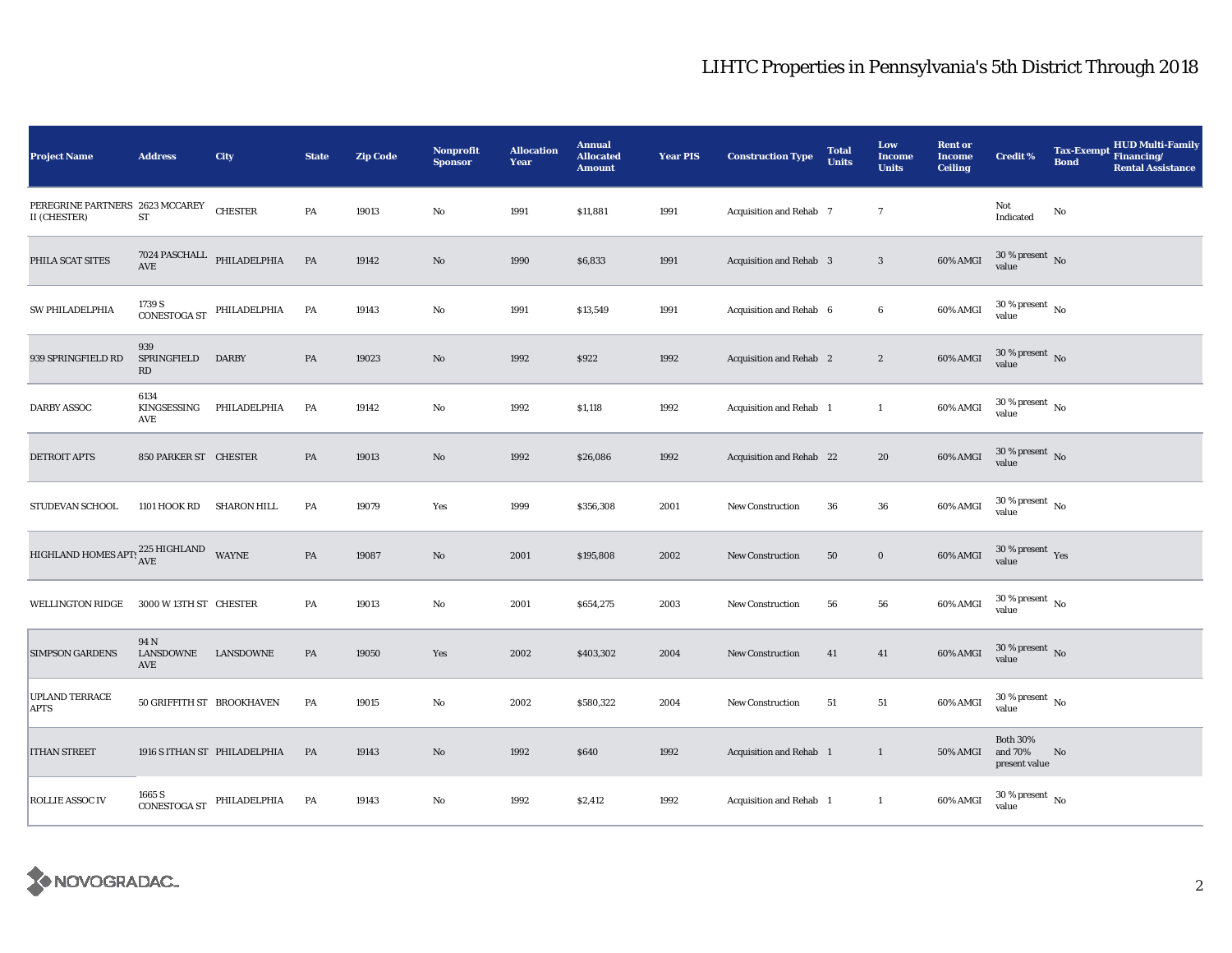| <b>Project Name</b>                                                 | <b>Address</b>             | City              | <b>State</b>  | <b>Zip Code</b> | Nonprofit<br><b>Sponsor</b> | <b>Allocation</b><br>Year | <b>Annual</b><br><b>Allocated</b><br><b>Amount</b> | <b>Year PIS</b> | <b>Construction Type</b> | <b>Total</b><br><b>Units</b> | Low<br><b>Income</b><br><b>Units</b> | <b>Rent or</b><br><b>Income</b><br><b>Ceiling</b> | <b>Credit %</b>                             | <b>Tax-Exempt</b><br><b>Bond</b> | HUD Multi-Family<br>Financing/<br><b>Rental Assistance</b> |
|---------------------------------------------------------------------|----------------------------|-------------------|---------------|-----------------|-----------------------------|---------------------------|----------------------------------------------------|-----------------|--------------------------|------------------------------|--------------------------------------|---------------------------------------------------|---------------------------------------------|----------------------------------|------------------------------------------------------------|
| 1402 DRAYTON LN                                                     | 1402 DRAYTON<br>${\rm LN}$ | WYNNEWOOD         | $\mathbf{PA}$ | 19096           | Yes                         | 1993                      | \$0                                                | 1993            | Acquisition and Rehab 3  |                              | 3                                    |                                                   | <b>Both 30%</b><br>and 70%<br>present value | No                               |                                                            |
| 5TH ST APTS                                                         | 1026 W FIFTH ST CHESTER    |                   | PA            | 19013           | $\rm No$                    | 1993                      | \$8,161                                            | 1993            | Acquisition and Rehab 1  |                              | $\mathbf{1}$                         | 60% AMGI                                          | $30\,\%$ present $\,$ No $\,$<br>value      |                                  |                                                            |
| 6065 KINGSESSING AVE KINGSESSING                                    | 6065<br>AVE                | PHILADELPHIA      | PA            | 19142           | $\mathbf{N}\mathbf{o}$      | 1994                      | \$2,277                                            | 1994            | Acquisition and Rehab 1  |                              | $\mathbf{1}$                         | 60% AMGI                                          | $30\,\%$ present $\,$ No value              |                                  |                                                            |
| 830 CANTRELL ST PROJI $_{\rm ST}^{830\ {\rm CANTREL}}$ PHILADELPHIA |                            |                   | PA            | 19148           | No                          | 1994                      | \$462                                              | 1994            | Acquisition and Rehab 1  |                              | $\mathbf{1}$                         | 50% AMGI                                          | $30$ % present $\,$ No $\,$<br>value        |                                  |                                                            |
| 2830 S MARSHALL ST                                                  | 2830 S<br>MARSHALL ST      | PHILADELPHIA      | PA            | 19148           | $\rm No$                    | 1994                      | \$5,958                                            | 1994            | Acquisition and Rehab 4  |                              | $\overline{4}$                       | 60% AMGI                                          | $30\,\%$ present $\,$ No value              |                                  |                                                            |
| PUSEY ESTATES APTS                                                  | 410 THIRD ST               | <b>BROOKHAVEN</b> | PA            | 19015           | $\mathbf{No}$               | 2003                      | \$956,092                                          | 2005            | New Construction         | 77                           | 77                                   | 60% AMGI                                          | $30$ % present $\,$ No $\,$<br>value        |                                  |                                                            |
| ARDMORE CROSSING AF 213 W CNTY                                      |                            | ARDMORE           | PA            | 19003           | $\rm No$                    | 2004                      | \$580,785                                          | 2006            | <b>New Construction</b>  | 53                           | 53                                   | <b>50% AMGI</b>                                   | <b>Both 30%</b><br>and 70%<br>present value | $\mathbf{No}$                    |                                                            |
| INGLIS APTS AT ELMWO $^{6200\,}{\rm EASTWICK}$ PHILADELPHIA         |                            |                   | PA            | 19142           | Yes                         | 2005                      | \$796,193                                          | 2007            | <b>New Construction</b>  | 40                           | 40                                   | 60% AMGI                                          | <b>Both 30%</b><br>and 70%<br>present value | No                               |                                                            |
| <b>MATOPOS HILLS</b>                                                | 925 JOHN ST                | <b>CHESTER</b>    | PA            | 19013           | $\mathbf{N}\mathbf{o}$      | 2005                      | \$1,544,585                                        | 2007            | New Construction         | 82                           | 82                                   | 60% AMGI                                          | $70\,\%$ present $\,$ No value              |                                  |                                                            |
| DELAWARE COUNTY FAI 12 ENGLE ST                                     |                            | <b>CHESTER</b>    | PA            | 19013           | $\rm No$                    | 2007                      | \$1,591,822                                        | 2008            | New Construction         | 73                           | 73                                   | <b>50% AMGI</b>                                   | 70 % present $\hbox{~No}$<br>value          |                                  |                                                            |
| <b>BUNKER APTS</b>                                                  | 212 E NINTH ST CHESTER     |                   | PA            | 19013           | $\rm No$                    | 1990                      | \$6,243                                            | 1990            | Acquisition and Rehab 6  |                              | $\bf 6$                              | 60% AMGI                                          | $30$ % present $\,$ No $\,$<br>value        |                                  |                                                            |
| <b>UPLAND STREET</b>                                                | 1005 UPLAND ST CHESTER     |                   | PA            | 19013           | Yes                         | 1994                      | \$100,112                                          | 1995            | <b>New Construction</b>  | 15                           | $15\,$                               | 50% AMGI                                          | $30\,\%$ present $\,$ No value              |                                  |                                                            |
| FIFTH STREET APTS                                                   | 1029 W FIFTH ST CHESTER    |                   | PA            | 19013           | Yes                         | 1992                      | \$164,585                                          | 1996            | Acquisition and Rehab 20 |                              | 20                                   | 60% AMGI                                          | $30\,\%$ present $\,$ No value              |                                  |                                                            |

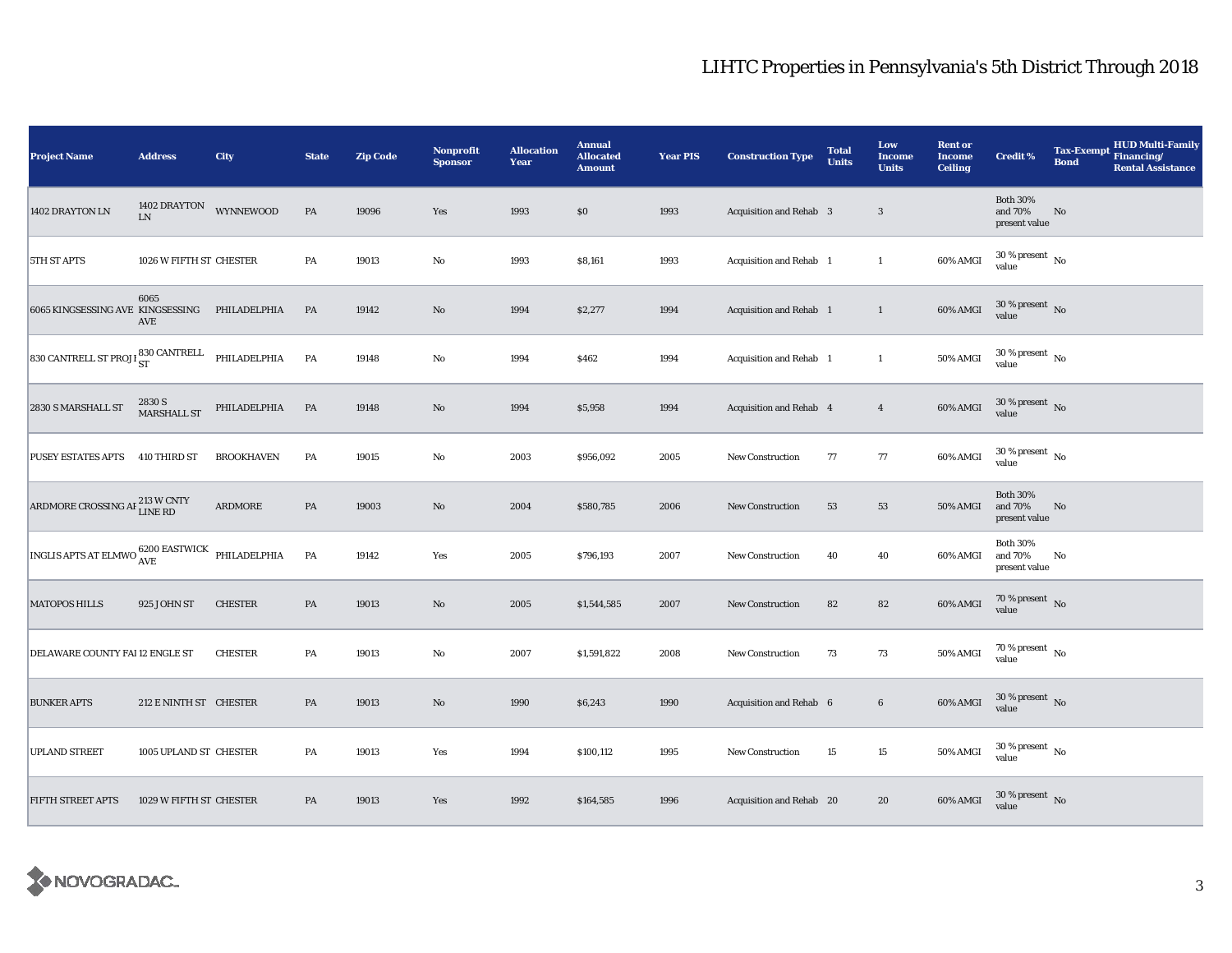| <b>Project Name</b>                                     | <b>Address</b>                               | City                       | <b>State</b> | <b>Zip Code</b> | <b>Nonprofit</b><br><b>Sponsor</b> | <b>Allocation</b><br>Year | <b>Annual</b><br><b>Allocated</b><br><b>Amount</b> | <b>Year PIS</b> | <b>Construction Type</b> | <b>Total</b><br><b>Units</b> | Low<br><b>Income</b><br><b>Units</b> | <b>Rent or</b><br><b>Income</b><br><b>Ceiling</b> | <b>Credit %</b>                             | <b>Tax-Exempt</b><br><b>Bond</b> | <b>HUD Multi-Family</b><br>Financing/<br><b>Rental Assistance</b> |
|---------------------------------------------------------|----------------------------------------------|----------------------------|--------------|-----------------|------------------------------------|---------------------------|----------------------------------------------------|-----------------|--------------------------|------------------------------|--------------------------------------|---------------------------------------------------|---------------------------------------------|----------------------------------|-------------------------------------------------------------------|
| JEFFRIES SCHOOL                                         | 1101 HYATT ST                                | <b>CHESTER</b>             | PA           | 19013           | $\rm No$                           | 1995                      | \$450,891                                          | 1996            | <b>New Construction</b>  | 36                           | 36                                   | 60% AMGI                                          | <b>Both 30%</b><br>and 70%<br>present value | No                               |                                                                   |
| <b>MADISON STREET</b>                                   | 507 E 11TH ST                                | <b>CHESTER</b>             | PA           | 19013           | Yes                                | 1994                      | \$169,293                                          | 1996            | <b>New Construction</b>  | 23                           | 23                                   | 60% AMGI                                          | $30\,\%$ present $\,$ No $\,$<br>value      |                                  |                                                                   |
| 345 EMILY ST PROJECT 345 EMILY ST                       |                                              | PHILADELPHIA               | PA           | 19148           | $\mathbf {No}$                     | 1997                      | \$459                                              | 1997            | Acquisition and Rehab 1  |                              | $\mathbf{1}$                         | 50% AMGI                                          | $30\,\%$ present $\,$ No value              |                                  |                                                                   |
| <b>CLIFF HOUSE</b>                                      | 2700 CHESTNUT CHESTER<br>$\operatorname{ST}$ |                            | PA           | 19013           | $\mathbf{N}\mathbf{o}$             | 1996                      | \$613,839                                          | 1998            | <b>New Construction</b>  | 68                           | 68                                   | 60% AMGI                                          | $30$ % present $\,$ No $\,$<br>value        |                                  |                                                                   |
| MADISON STREET TARG $_{\rm ST}^{807\mathrm{A}}$ MADISON |                                              | <b>CHESTER</b>             | PA           | 19013           | Yes                                | 1996                      | \$299,906                                          | 1998            | <b>New Construction</b>  | 40                           | 40                                   | 50% AMGI                                          | $30$ % present $\,$ No $\,$<br>value        |                                  |                                                                   |
| PARK VIEW AT NAAMAN CONCHESTER                          | 808<br><b>HWY</b>                            | <b>BOOTHWYN</b>            | PA           | 19061           | Yes                                | 1996                      | \$422,836                                          | 1998            | <b>New Construction</b>  | 80                           | 79                                   | 60% AMGI                                          | $30\,\%$ present $\,$ No $\,$<br>value      |                                  |                                                                   |
| DELAWARE COUNTY FAI 12TH ENGLE STS CHESTER              |                                              |                            | PA           | 19013           | $\rm No$                           | 2009                      | \$7,174,201                                        | 2010            | New Construction         | 71                           | 71                                   | 60% AMGI                                          | $70$ % present $\,$ No $\,$<br>value        |                                  |                                                                   |
| PENTECOSTAL SQUARE 325 PUSEY ST                         |                                              | <b>CHESTER</b>             | PA           | 19013           | $\rm No$                           | 2009                      | \$10,538,396                                       | 2010            | <b>New Construction</b>  | 69                           | $\bf{69}$                            | 60% AMGI                                          | 70 % present $\,$ No $\,$<br>value          |                                  |                                                                   |
| DELAWARE COUNTY FAI <sup>1301</sup> PETERSON CHESTER    |                                              | <b>TOWNSHIP</b>            | PA           | 19013           | $\rm No$                           | 2012                      | \$1,008,442                                        | 2012            | <b>New Construction</b>  | 48                           | 48                                   | 60% AMGI                                          | $70\,\%$ present $\,$ No value              |                                  | No                                                                |
| <b>GATEWAY SR APTS</b>                                  | $1115$ AVE OF THE $\,$ CHESTER STATES        |                            | PA           | 19013-5946      | No                                 | 2014                      | \$1,427,824                                        | 2013            | <b>New Construction</b>  | 64                           | 64                                   | 60% AMGI                                          | $70\,\%$ present $\,$ No value              |                                  | $\mathbf{No}$                                                     |
| DELAWARE COUNTY FAI PETERSON                            | <b>SHANNON AND</b><br><b>STREET</b>          | <b>CHESTER</b><br>TOWNSHIP | PA           | 19013-2613      | No                                 | 2014                      | \$1,452,855                                        | 2013            | <b>New Construction</b>  | 71                           | 71                                   | 60% AMGI                                          | $70\,\%$ present $\,$ No value              |                                  | No                                                                |
| JEFFERIS SQUARE                                         | <b>SCATTERED</b><br><b>SITES</b>             | <b>CHESTER</b>             | PA           | 19013-0000      | $\mathbf{N}\mathbf{o}$             | 2015                      | \$508,421                                          | 2013            | Acquisition and Rehab 36 |                              | ${\bf 36}$                           | 60% AMGI                                          | $70\,\%$ present $\,$ No value              |                                  | $\mathbf{No}$                                                     |
| HELP PHILADELPHIA IV $^{7100\, \rm GROVERS}_{\rm AVE}$  |                                              | PHILADELPHIA               | PA           | 19153-2414      | Yes                                | 2017                      | \$1,160,444                                        | 2014            | New Construction         | 61                           | 61                                   | 60% AMGI                                          | Not<br>Indicated                            | No                               | No                                                                |

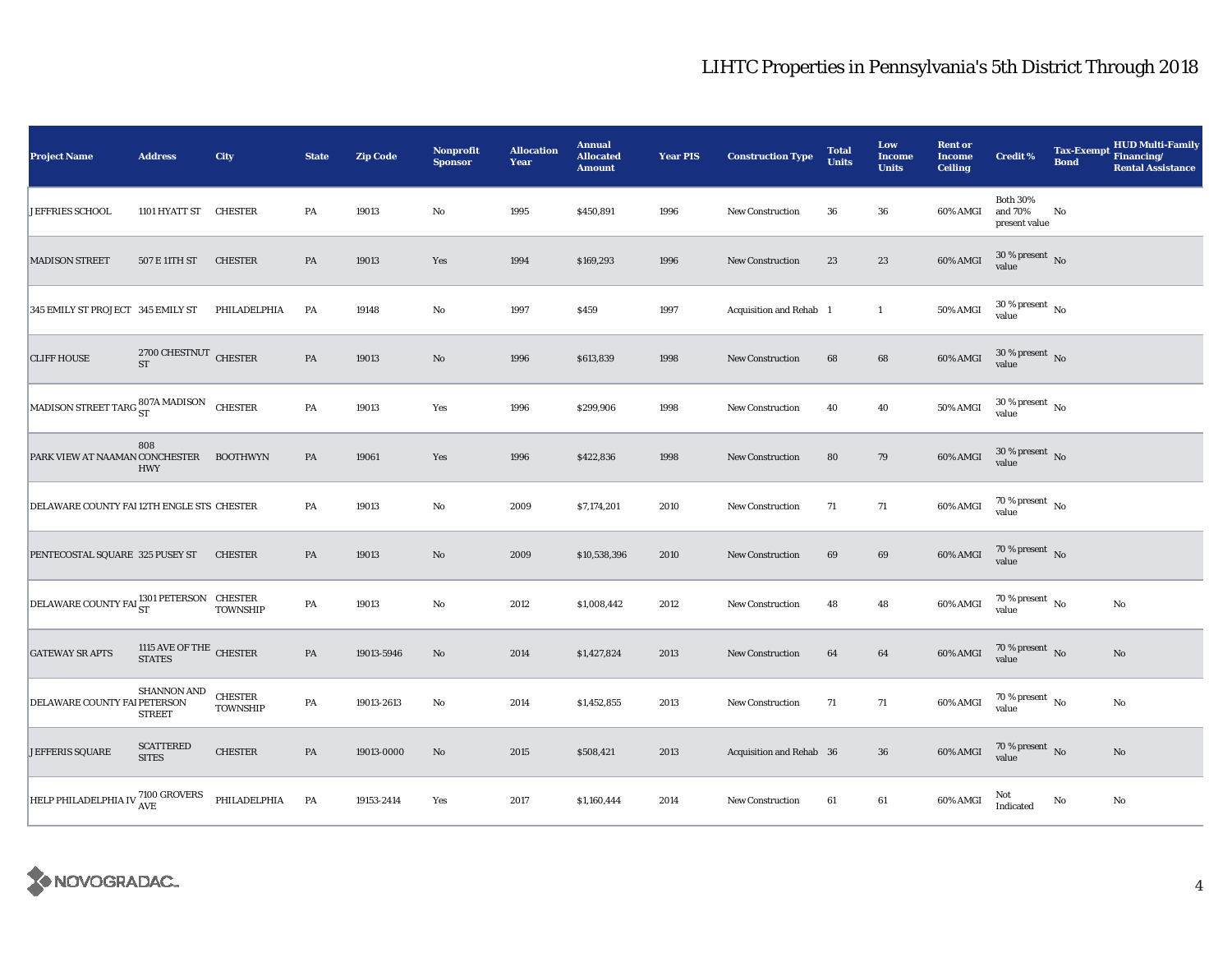| <b>Project Name</b>                                      | <b>Address</b>                   | <b>City</b>        | <b>State</b>  | <b>Zip Code</b> | <b>Nonprofit</b><br><b>Sponsor</b> | <b>Allocation</b><br>Year | <b>Annual</b><br><b>Allocated</b><br><b>Amount</b> | <b>Year PIS</b>      | <b>Construction Type</b> | <b>Total</b><br><b>Units</b> | Low<br><b>Income</b><br><b>Units</b> | <b>Rent or</b><br><b>Income</b><br><b>Ceiling</b> | <b>Credit %</b>                              | <b>Bond</b> | HUD Multi-Family<br>Tax-Exempt Financing/<br><b>Rental Assistance</b> |
|----------------------------------------------------------|----------------------------------|--------------------|---------------|-----------------|------------------------------------|---------------------------|----------------------------------------------------|----------------------|--------------------------|------------------------------|--------------------------------------|---------------------------------------------------|----------------------------------------------|-------------|-----------------------------------------------------------------------|
| KINDER PARK PHASE I AVE & BULLENS WOODLYN                | <b>CONSTITUTION</b><br>LN        |                    | PA            | 19094-1428      | $\rm No$                           | 2017                      | \$1,177,042                                        | 2015                 | New Construction         | 48                           | 48                                   | 60% AMGI                                          | Not<br>Indicated                             | No          | No                                                                    |
| KINDER PARK PHASE II AVE & BULLENS WOODLYN               | CONSTITUTION<br>LN               |                    | PA            | 19094-1428      | No                                 | 2018                      | \$1,124,190                                        | 2016                 | <b>New Construction</b>  | 50                           | 50                                   | 60% AMGI                                          | 70 % present<br>value                        |             | $\rm No$                                                              |
| ALICIAN SENIOR APART 140 HAMPDEN UPPER DARBY<br>TOWNSHIP |                                  | <b>TOWNSHIP</b>    | $\mathbf{PA}$ | 19082-3100      | $\rm No$                           | 2019                      | \$975,830                                          | 2017                 | Acquisition and Rehab 53 |                              | 53                                   | 60% AMGI                                          | 70 % present<br>value                        |             | $\rm No$                                                              |
| CALCON HOOK GARDEN CALCON DR                             |                                  | <b>SHARON HILL</b> | PA            | 19079           | No                                 | 1999                      | \$316,398                                          | 2001                 | <b>New Construction</b>  | 50                           | 50                                   | 60% AMGI                                          | $30$ % present $\rm\thinspace\,Yes$<br>value |             |                                                                       |
| <b>CONCORD POINTE</b>                                    | 452 PARKER PL GLEN MILLS         |                    | PA            | 19342           | $\rm No$                           | 1999                      | \$402,118                                          | 2001                 | New Construction         | 65                           | 64                                   | 60% AMGI                                          | $30$ % present $\,$ No value                 |             |                                                                       |
| <b>DARBY COURT APTS</b>                                  | 896 MAIN ST                      | <b>DARBY</b>       | PA            | 19023           |                                    | Insufficient<br>Data      | $\$0$                                              | Insufficient<br>Data | Not Indicated            | 27                           | $\bf{0}$                             |                                                   | Not<br>Indicated                             |             |                                                                       |
| DARBY TOWNHOUSES BURTON AVE                              |                                  | <b>SHARON HILL</b> | PA            |                 |                                    | Insufficient<br>Data      | $\$0$                                              | Insufficient<br>Data | Not Indicated            | 166                          | $\mathbf 0$                          |                                                   | Not<br>Indicated                             |             |                                                                       |
| <b>EDGEMONT SENIOR APT 1001 AVE OF</b> THE STATES        |                                  | <b>CHESTER</b>     | PA            | 19013           |                                    | Insufficient<br>Data      | \$0                                                | Insufficient<br>Data | Not Indicated            | 87                           | $\mathbf 0$                          |                                                   | Not<br>Indicated                             |             |                                                                       |
| HELP PHILADELPHIA                                        | $6100$ EASTWICK PHILADELPHIA AVE |                    | $\mathbf{PA}$ | 19142           |                                    | Insufficient<br>Data      | \$0                                                | Insufficient<br>Data | Not Indicated            | 63                           | $\bf{0}$                             |                                                   | Not<br>Indicated                             |             |                                                                       |
| <b>MADISON SR APTS</b>                                   | 1000 MADISON<br><b>ST</b>        | <b>CHESTER</b>     | PA            | 19013           |                                    | Insufficient<br>Data      | $\$0$                                              | Insufficient<br>Data | Not Indicated            | 38                           | $\bf{0}$                             |                                                   | Not<br>Indicated                             |             |                                                                       |
| PASCHALL VILLAGE PHA WOODLAND                            | 7200<br>AVE                      | PHILADELPHIA       | PA            | 19142           |                                    | Insufficient<br>Data      | $\$0$                                              | Insufficient<br>Data | Not Indicated            | 50                           | $\bf{0}$                             |                                                   | Not<br>Indicated                             |             |                                                                       |
| PASCHALL VILLAGE PHA WOODLAND                            | 7200<br>AVE                      | PHILADELPHIA       | PA            | 19142           |                                    | Insufficient<br>Data      | $\$0$                                              | Insufficient<br>Data | Not Indicated            | 50                           | $\mathbf 0$                          |                                                   | Not<br>Indicated                             |             |                                                                       |
| PENN STREET APTS                                         | 501 PENN ST                      | <b>CHESTER</b>     | PA            | 19013           |                                    | Insufficient<br>Data      | \$0                                                | Insufficient<br>Data | Not Indicated            | 15                           | $\bf{0}$                             |                                                   | Not<br>Indicated                             |             |                                                                       |

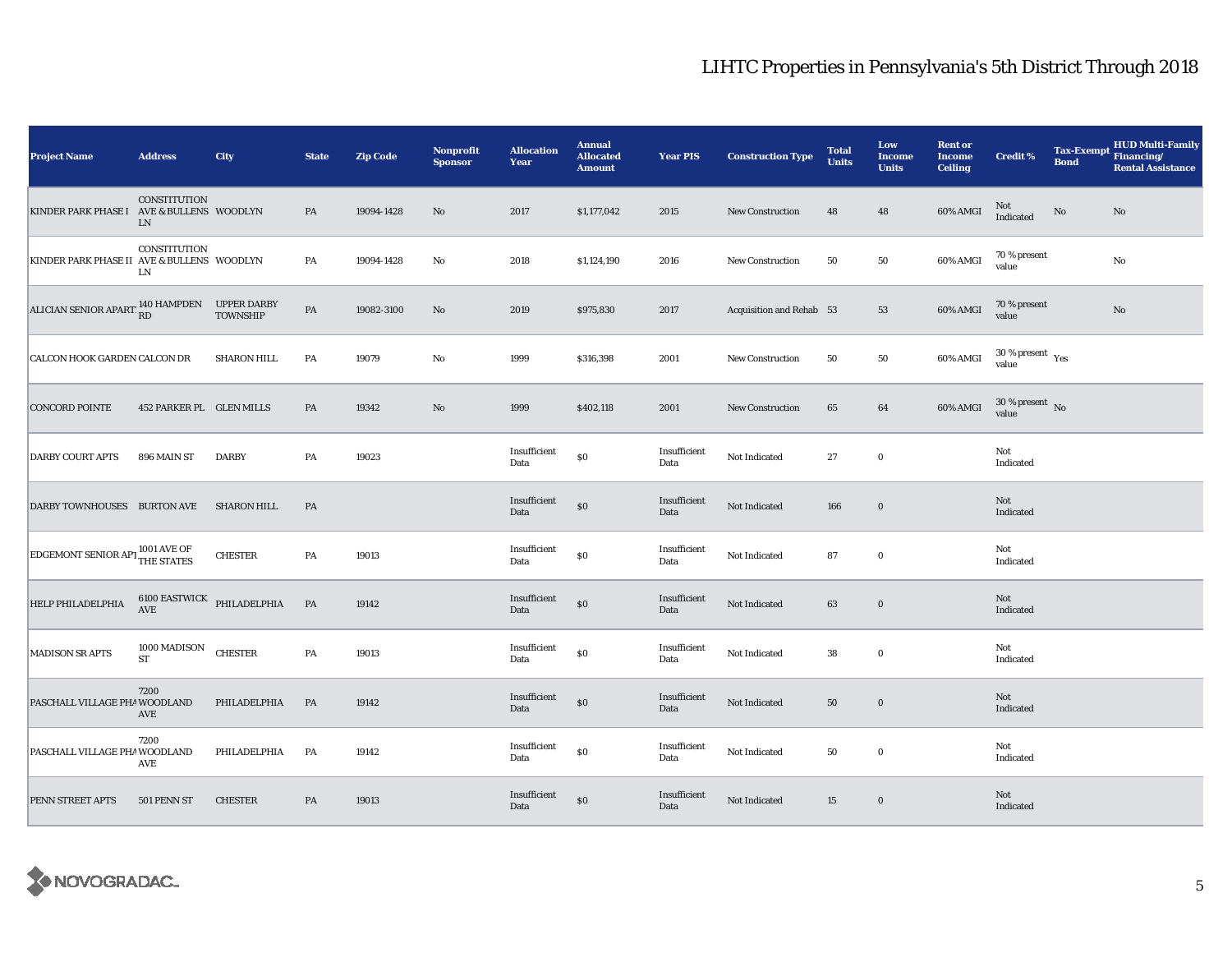| <b>Project Name</b>                        | <b>Address</b>                                    | City               | <b>State</b>  | <b>Zip Code</b> | <b>Nonprofit</b><br><b>Sponsor</b> | <b>Allocation</b><br>Year | <b>Annual</b><br><b>Allocated</b><br><b>Amount</b> | <b>Year PIS</b>      | <b>Construction Type</b> | <b>Total</b><br><b>Units</b> | Low<br><b>Income</b><br><b>Units</b> | <b>Rent or</b><br><b>Income</b><br><b>Ceiling</b> | <b>Credit %</b>                          | <b>HUD Multi-Family</b><br>Tax-Exempt Financing/<br><b>Bond</b><br><b>Rental Assistance</b> |
|--------------------------------------------|---------------------------------------------------|--------------------|---------------|-----------------|------------------------------------|---------------------------|----------------------------------------------------|----------------------|--------------------------|------------------------------|--------------------------------------|---------------------------------------------------|------------------------------------------|---------------------------------------------------------------------------------------------|
| SENIOR VILLAGE AT LAN 600 EDWARDS          |                                                   | CHESTER            | ${\bf PA}$    | 19013           |                                    | Insufficient<br>Data      | $\$0$                                              | Insufficient<br>Data | Not Indicated            | 40                           | $\bf{0}$                             |                                                   | Not<br>Indicated                         |                                                                                             |
| SHARON HILL COMMONS                        |                                                   | <b>SHARON HILL</b> | PA            | 19079           |                                    | Insufficient<br>Data      | $\boldsymbol{\mathsf{S}}\boldsymbol{\mathsf{0}}$   | Insufficient<br>Data | Not Indicated            | 51                           | $\mathbf 0$                          |                                                   | Not<br>Indicated                         |                                                                                             |
| WELLINGTON RIDGE II 3001 W 13TH ST CHESTER |                                                   |                    | PA            | 19013           |                                    | Insufficient<br>Data      | $\$0$                                              | Insufficient<br>Data | Not Indicated            | 54                           | $\mathbf 0$                          |                                                   | Not<br>Indicated                         |                                                                                             |
| 107 N FRONT ST                             | 107 N FRONT ST DARBY                              |                    | PA            | 19023           | $\rm\thinspace No$                 | 1987                      | \$0                                                | 1987                 | Acquisition and Rehab 1  |                              | $\mathbf{1}$                         |                                                   | Not<br>Indicated                         | $\rm No$                                                                                    |
| 1919 S SALFORD ST                          | 1919 ${\bf S}$ SALFORD PHILADELPHIA<br>${\rm ST}$ |                    | PA            | 19143           | No                                 | 1987                      | $\$0$                                              | 1987                 | Acquisition and Rehab 1  |                              | $\mathbf{1}$                         |                                                   | Not<br>$\operatorname{Indicated}$        | No                                                                                          |
| 202 WRIGHT AVE                             | 202 WRIGHT<br>$\operatorname{AVE}$                | <b>DARBY</b>       | $\mathbf{PA}$ | 19023           | $\mathbf{N}\mathbf{o}$             | 1987                      | $\$0$                                              | 1987                 | Acquisition and Rehab 1  |                              | $\mathbf{1}$                         |                                                   | Not<br>Indicated                         | No                                                                                          |
| 215 WRIGHT AVE                             | 215 WRIGHT<br>$\operatorname{AVE}$                | <b>DARBY</b>       | PA            | 19023           | No                                 | 1987                      | $\$0$                                              | 1987                 | Acquisition and Rehab 1  |                              | $\mathbf{1}$                         |                                                   | Not<br>Indicated                         | No                                                                                          |
| 220 N SIXTH ST                             | 220 N SIXTH ST DARBY                              |                    | $\mathbf{PA}$ | 19023           | $\rm No$                           | 1987                      | $\$0$                                              | 1987                 | Acquisition and Rehab 1  |                              | $\mathbf{1}$                         |                                                   | Not<br>Indicated                         | No                                                                                          |
| 227 WRIGHT AVE                             | 227 WRIGHT<br>AVE                                 | <b>DARBY</b>       | PA            | 19023           | No                                 | 1987                      | \$0                                                | 1987                 | Acquisition and Rehab 1  |                              | $\mathbf{1}$                         |                                                   | Not<br>Indicated                         | No                                                                                          |
| 231 WRIGHT AVE                             | 231 WRIGHT<br>AVE                                 | <b>DARBY</b>       | $\mathbf{PA}$ | 19023           | $\mathbf{N}\mathbf{o}$             | 1987                      | \$0                                                | 1987                 | Acquisition and Rehab 1  |                              | $\mathbf{1}$                         |                                                   | Not<br>Indicated                         | $\rm No$                                                                                    |
| 240 WRIGHT AVE                             | <b>240 WRIGHT</b><br>AVE                          | <b>DARBY</b>       | PA            | 19023           | No                                 | 1987                      | $\$0$                                              | 1987                 | Acquisition and Rehab 1  |                              | $\mathbf{1}$                         |                                                   | Not<br>Indicated                         | No                                                                                          |
| 301 GREENWAY AVE                           | $301\,{\tt GREENWAY}$ DARBY AVE                   |                    | $\mathbf{PA}$ | 19023           | No                                 | 1987                      | $\$0$                                              | 1987                 | Acquisition and Rehab 1  |                              | $\overline{1}$                       |                                                   | <b>Not</b><br>$\operatorname{Indicated}$ | No                                                                                          |
| 506 KEYSTONE AVE                           | 506 KEYSTONE<br>AVE                               | <b>DARBY</b>       | PA            | 19023           | No                                 | 1987                      | \$543                                              | 1987                 | Acquisition and Rehab 1  |                              | $\mathbf{1}$                         | 60% AMGI                                          | $30\,\%$ present $\,$ No value           |                                                                                             |

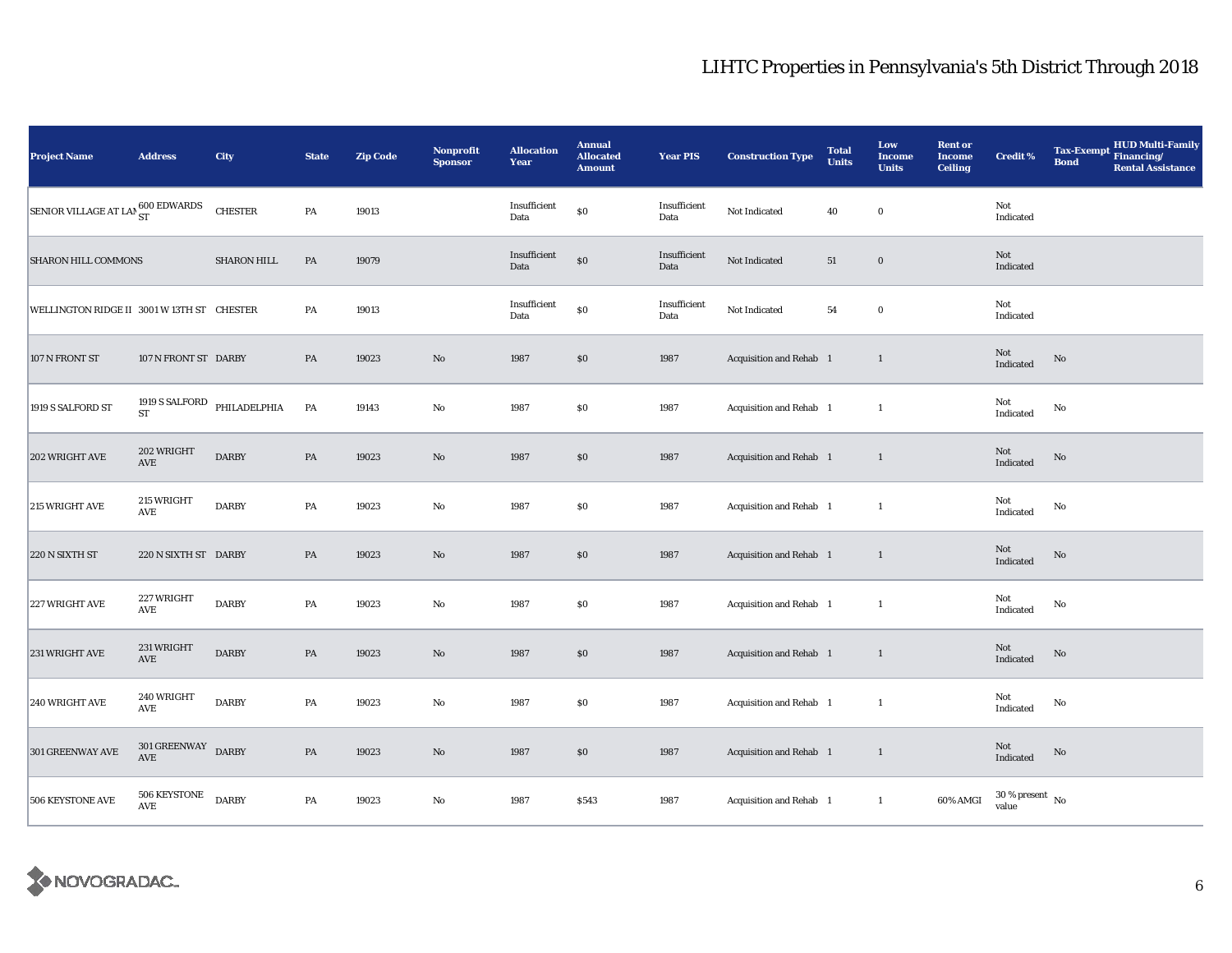| <b>Project Name</b>                      | <b>Address</b>                 | City                       | <b>State</b>  | <b>Zip Code</b> | <b>Nonprofit</b><br><b>Sponsor</b> | <b>Allocation</b><br>Year | <b>Annual</b><br><b>Allocated</b><br><b>Amount</b> | <b>Year PIS</b> | <b>Construction Type</b> | <b>Total</b><br><b>Units</b> | Low<br><b>Income</b><br><b>Units</b> | <b>Rent or</b><br><b>Income</b><br><b>Ceiling</b> | <b>Credit %</b>                        | <b>Tax-Exempt</b><br><b>Bond</b> | <b>HUD Multi-Family</b><br>Financing/<br><b>Rental Assistance</b> |
|------------------------------------------|--------------------------------|----------------------------|---------------|-----------------|------------------------------------|---------------------------|----------------------------------------------------|-----------------|--------------------------|------------------------------|--------------------------------------|---------------------------------------------------|----------------------------------------|----------------------------------|-------------------------------------------------------------------|
| 546 KEYSTONE AVE                         | 546 KEYSTONE<br>AVE            | <b>DARBY</b>               | PA            | 19023           | $\rm No$                           | 1987                      | \$745                                              | 1987            | Acquisition and Rehab 1  |                              | $\mathbf{1}$                         | 60% AMGI                                          | $30\,\%$ present $\,$ No value         |                                  |                                                                   |
| 6220-22 WOODLAND AVI WOODLAND            | 6220<br>AVE                    | PHILADELPHIA               | PA            | 19142           | $\rm No$                           | 1987                      | \$1,649                                            | 1987            | Acquisition and Rehab 6  |                              | $6\phantom{.0}$                      | 60% AMGI                                          | $30\,\%$ present $\,$ No $\,$<br>value |                                  |                                                                   |
| 6425 WOODLAND AVE                        | 6425<br><b>WOODLAND</b><br>AVE | PHILADELPHIA               | PA            | 19142           | $\rm No$                           | 1987                      | \$0                                                | 1987            | Acquisition and Rehab 2  |                              | $\mathbf{1}$                         |                                                   | Not<br>Indicated                       | $\mathbf{No}$                    |                                                                   |
| 6538 WINDSOR ST                          | 6538 WINDSOR<br>ST             | PHILADELPHIA               | PA            | 19142           | $\rm No$                           | 1987                      | \$0                                                | 1987            | New Construction         | $\boldsymbol{2}$             | $\boldsymbol{2}$                     |                                                   | Not<br>Indicated                       | No                               |                                                                   |
| 6921 SAYBROOK AVE                        | AVE                            | 6921 SAYBROOK PHILADELPHIA | PA            | 19142           | $\rm No$                           | 1987                      | \$1,134                                            | 1987            | Acquisition and Rehab 1  |                              | $\mathbf{1}$                         | 60% AMGI                                          | $30$ % present $\,$ No $\,$<br>value   |                                  |                                                                   |
| <b>DORIAN COURT APTS</b>                 | 1100 DORIAN DR CHESTER         |                            | PA            | 19013           | $\mathbf {No}$                     | 1987                      | \$5,527                                            | 1987            | Acquisition and Rehab 12 |                              | $12\,$                               |                                                   | Not<br>Indicated                       | No                               |                                                                   |
| DORIAN COURT APTS 1101 DORIAN DR CHESTER |                                |                            | PA            | 19013           | $\rm No$                           | 1987                      | \$4,291                                            | 1987            | Acquisition and Rehab 11 |                              | 11                                   | 60% AMGI                                          | $30\,\%$ present $\,$ No value         |                                  |                                                                   |
| DORIAN COURT APTS                        | 548 DORIAN DR CHESTER          |                            | PA            | 19013           | $\rm No$                           | 1987                      | \$4,291                                            | 1987            | Acquisition and Rehab 11 |                              | $11\,$                               |                                                   | Not<br>Indicated                       | No                               |                                                                   |
| DORIAN COURT APTS 538 W SIXTH ST CHESTER |                                |                            | PA            | 19013           | $\rm\thinspace No$                 | 1987                      | \$5,840                                            | 1987            | Acquisition and Rehab 11 |                              | $11\,$                               |                                                   | Not<br>Indicated                       | No                               |                                                                   |
| <b>DORIAN COURT APTS</b>                 | 550 W SIXTH ST CHESTER         |                            | PA            | 19013           | No                                 | 1987                      | \$6,104                                            | 1987            | Acquisition and Rehab 12 |                              | 12                                   |                                                   | Not<br>Indicated                       | No                               |                                                                   |
| DORIAN COURT APTS                        | 606 LLOYD ST                   | <b>CHESTER</b>             | PA            | 19013           | $\rm No$                           | 1987                      | \$4,107                                            | 1987            | Acquisition and Rehab 8  |                              | $\bf8$                               |                                                   | Not<br>Indicated                       | No                               |                                                                   |
| KEYSTONE AVE HOUSE 600 KEYSTONE          |                                | <b>DARBY</b>               | PA            | 19023           | $\rm No$                           | 1987                      | \$2,236                                            | 1987            | Acquisition and Rehab 3  |                              | $\boldsymbol{3}$                     | 60% AMGI                                          | $30\,\%$ present $\,$ No value         |                                  |                                                                   |
| <b>MORTON AVE</b>                        | 1120 MORTON<br>AVE             | <b>CHESTER</b>             | $\mathbf{PA}$ | 19013           | No                                 | 1987                      | \$6,320                                            | 1987            | Acquisition and Rehab 14 |                              | 14                                   | 60% AMGI                                          | $30\,\%$ present $\,$ No value         |                                  |                                                                   |

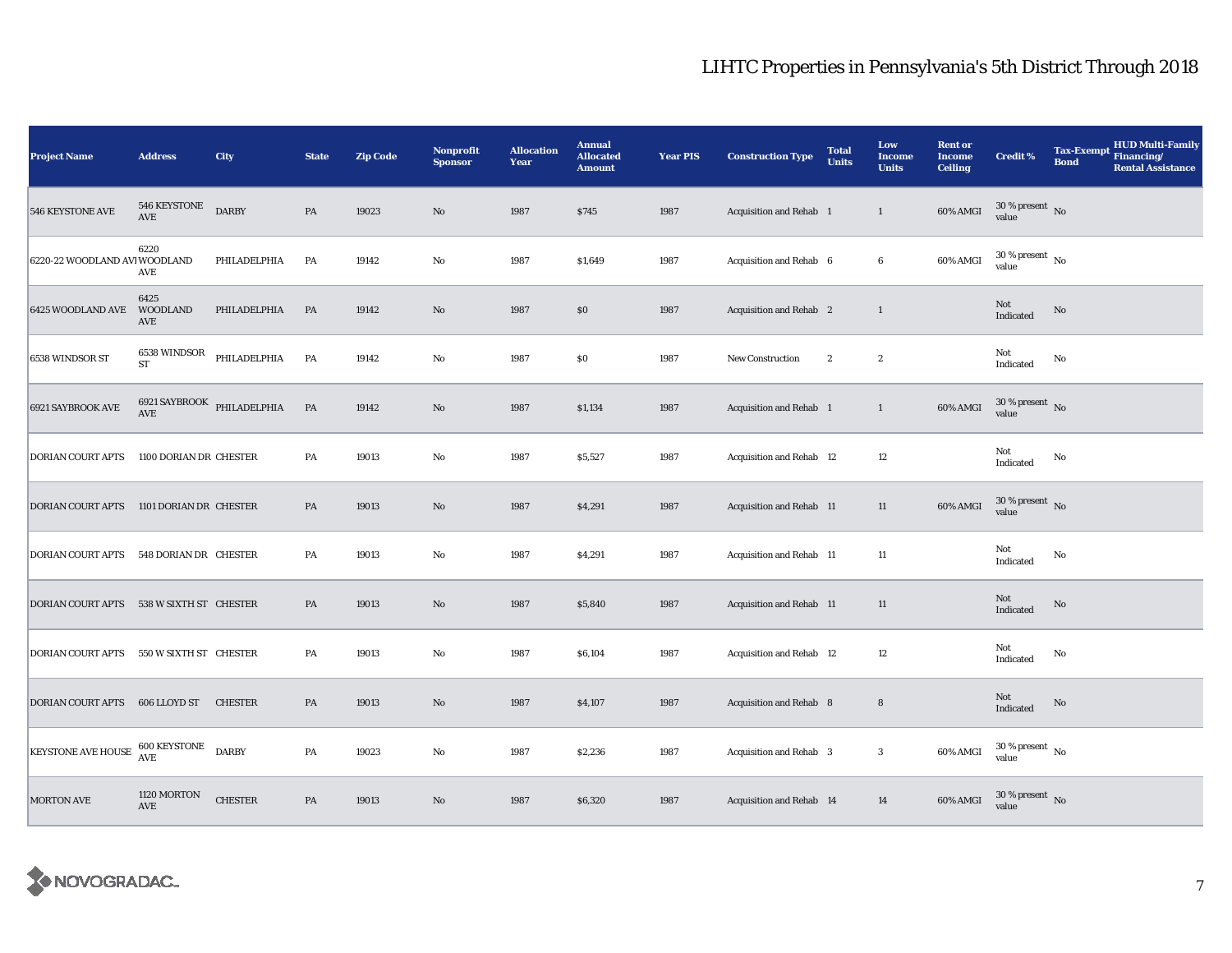| <b>Project Name</b>                                                 | <b>Address</b>                       | City                                     | <b>State</b>  | <b>Zip Code</b> | <b>Nonprofit</b><br><b>Sponsor</b> | <b>Allocation</b><br>Year | <b>Annual</b><br><b>Allocated</b><br><b>Amount</b> | <b>Year PIS</b> | <b>Construction Type</b>       | <b>Total</b><br><b>Units</b> | Low<br><b>Income</b><br><b>Units</b> | <b>Rent or</b><br><b>Income</b><br><b>Ceiling</b> | <b>Credit %</b>                             | <b>Tax-Exempt</b><br><b>Bond</b> | <b>HUD Multi-Family</b><br>Financing/<br><b>Rental Assistance</b> |
|---------------------------------------------------------------------|--------------------------------------|------------------------------------------|---------------|-----------------|------------------------------------|---------------------------|----------------------------------------------------|-----------------|--------------------------------|------------------------------|--------------------------------------|---------------------------------------------------|---------------------------------------------|----------------------------------|-------------------------------------------------------------------|
| 1122 WALNUT ST                                                      | 1122 WALNUT ST CHESTER               |                                          | PA            | 19013           | $\rm No$                           | 1988                      | \$2,634                                            | 1988            | Acquisition and Rehab 2        |                              | $\boldsymbol{2}$                     | 60% AMGI                                          | $30$ % present $\,$ No $\,$<br>value        |                                  |                                                                   |
| 2642 S BEULAH ST                                                    | <b>ST</b>                            | 2642 S BEULAH PHILADELPHIA               | PA            | 19148           | $\rm No$                           | 1988                      | \$547                                              | 1988            | Acquisition and Rehab 1        |                              | $\mathbf{1}$                         | 60% AMGI                                          | $30\,\%$ present $\,$ No $\,$<br>value      |                                  |                                                                   |
| 5713 WARRINGTON AVE WARRINGTON PHILADELPHIA                         | 5713<br>AVE                          |                                          | PA            | 19143           | $\rm No$                           | 1988                      | \$1,720                                            | 1988            | Acquisition and Rehab 1        |                              | $\mathbf{1}$                         | 60% AMGI                                          | $30\,\%$ present $\,$ No value              |                                  |                                                                   |
| 7102 PASCHALL AVE                                                   |                                      | $7102$ PASCHALL $$\tt PHILADELPHIA$$ AVE | PA            | 19142           | $\mathbf{No}$                      | 1988                      | \$1,959                                            | 1988            | Acquisition and Rehab 2        |                              | $\boldsymbol{2}$                     | 60% AMGI                                          | $30\,\%$ present $\,$ No value              |                                  |                                                                   |
| PINE ST APTS                                                        | 500 PINE ST                          | <b>DARBY</b>                             | PA            | 19023           | $\rm No$                           | 1988                      | \$10,827                                           | 1988            | Acquisition and Rehab 20       |                              | 20                                   | 60% AMGI                                          | $30\,\%$ present $\,$ No value              |                                  |                                                                   |
| UPPER DARBY TOWNSHI $_{\rm LINE\ RD}^{17\ W\ TOWNSHIP}$ UPPER DARBY |                                      |                                          | $\mathbf{PA}$ | 19082           | No                                 | 1988                      | \$1,788                                            | 1988            | <b>Acquisition and Rehab</b> 3 |                              | $\mathbf{3}$                         | 60% AMGI                                          | $30\,\%$ present $\,$ No value              |                                  |                                                                   |
| UPPER DARBY TOWNSHI <sup>17</sup> W TOWNSHIP UPPER DARBY            |                                      |                                          | $\mathbf{PA}$ | 19082           | No                                 | 1988                      | \$1,192                                            | 1988            | Acquisition and Rehab 2        |                              | $\boldsymbol{2}$                     | 60% AMGI                                          | $30\,\%$ present $\,$ No value              |                                  |                                                                   |
| 2705 W THIRD ST                                                     | 2705 W THIRD<br><b>ST</b>            | <b>CHESTER</b>                           | PA            | 19013           | $\rm No$                           | 1989                      | \$0                                                | 1989            | Acquisition and Rehab 1        |                              | $\mathbf{1}$                         |                                                   | 70 % present $\bar{N}$ o<br>value           |                                  |                                                                   |
| 2707 W THIRD ST                                                     | 2707 W THIRD<br><b>ST</b>            | <b>CHESTER</b>                           | $\mathbf{PA}$ | 19013           | $_{\rm No}$                        | 1989                      | \$671                                              | 1989            | Acquisition and Rehab 1        |                              | $\mathbf{1}$                         | 60% AMGI                                          | $70\,\%$ present $\,$ No value              |                                  |                                                                   |
| 320 E TENTH ST                                                      | 320 E TENTH ST CHESTER               |                                          | PA            | 19013           | $\rm No$                           | 1989                      | \$1,196                                            | 1989            | Acquisition and Rehab 1        |                              | $\mathbf{1}$                         | 60% AMGI                                          | $70\,\%$ present $\,$ No value              |                                  |                                                                   |
| 5711 KINGSESSING AVE                                                | 5711<br>KINGSESSING<br>AVE           | PHILADELPHIA                             | PA            | 19143           | $\rm No$                           | 1989                      | \$1,667                                            | 1989            | Acquisition and Rehab 1        |                              | $\mathbf{1}$                         | 60% AMGI                                          | <b>Both 30%</b><br>and 70%<br>present value | No                               |                                                                   |
| 5909 CHESTER AVE                                                    | 5909 CHESTER<br>$\operatorname{AVE}$ | PHILADELPHIA                             | PA            | 19143           | $\rm No$                           | 1989                      | \$3,845                                            | 1989            | Acquisition and Rehab 2        |                              | $\boldsymbol{2}$                     | 60% AMGI                                          | $70\,\%$ present $\,$ No value              |                                  |                                                                   |
| 609 HOFFMAN ST                                                      | 609 HOFFMAN<br>ST                    | PHILADELPHIA                             | PA            | 19148           | No                                 | 1989                      | \$1,437                                            | 1989            | Acquisition and Rehab 1        |                              | $\mathbf{1}$                         | 60% AMGI                                          | $70$ % present $\,$ No $\,$<br>value        |                                  |                                                                   |